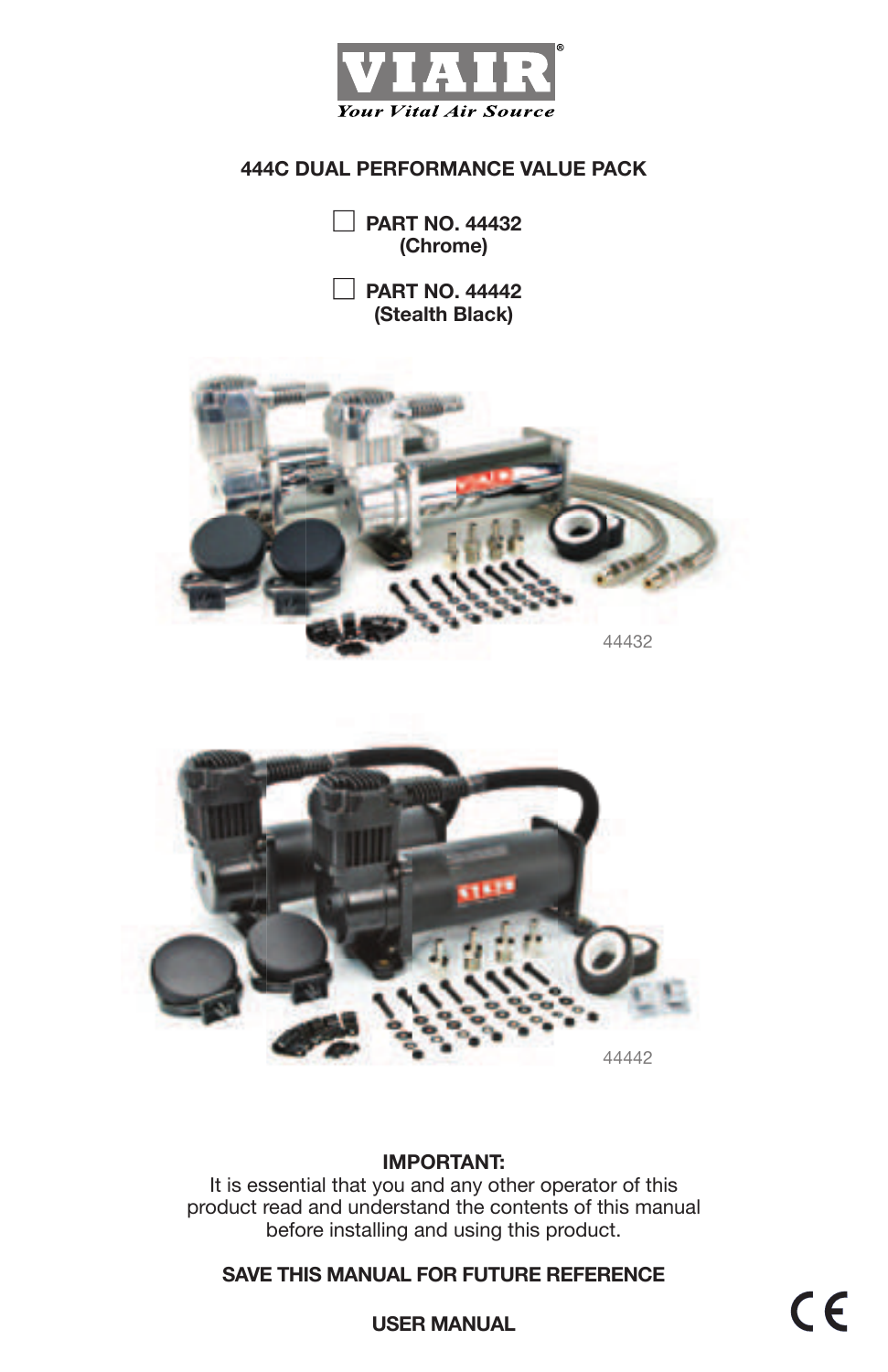# **IMPORTANT SAFETY INSTRUCTIONS**

**CAUTION** - To reduce risk of electrical shock:

- Do not disassemble. Do not attempt repairs or modifications. Refer to qualified service agencies for all service and repairs.
- Do not use this product in an area where it can fall or be pulled into water or other liquids.
- Do not reach for this product if it has fallen into liquid.
- Use compressors with 12-volt DC systems only.
- This product should never be left unattended during use.

#### **WARNING - To prevent injury:**

- Never allow children to operate compressors. Close supervision is necessary when this compressor is being used near children.
- Compressors will become very HOT during and immediately after use. Do not touch any part of the compressor with bare hands during and immediately after use.
- Do not use this product near flames or explosive materials or where aerosol products are being used.
- Do not operate this product where oxygen is being administered.
- Do not pump anything other than atmospheric air.
- Never use this product while sleepy or drowsy.
- Do not use any tools or attachments without first determining maximum air pressure for that tool or attachment.
- Never point any air nozzle or air sprayer toward another person or any part of the body.
- Each 444C air compressor is equipped with an Automatic Reset Thermal Protector, and can automatically restart after the thermal protector resets. Always cut off power source when thermal protector becomes activated.
- Wear safety glasses or goggles when installing this product.
- Use only in well ventilated areas.

# **INSTALLATION**

Please read and follow the installation instructions carefully to avoid injury or damage to the compressor and your vehicle.

Each of our air compressors and parts have been carefully produced and packaged. Before you begin installation, please familiarize yourself with Installation Parts List (Fig. 1) of this manual.

#### **Guidelines for Selecting Mounting Location:**

The selection of proper mounting location for your air compressor will help ensure a long and trouble free compressor service life. Please pay close attention to the following guidelines:

- 1. Select a FLAT AND SECURE location where the compressors can be mounted.
- 2. To maximize air compressor performance, locate compressor as CLOSE TO THE BATTERY as possible so that the length of the positive lead wire required is at a minimum.<br>3. Choose mounting location that is as cool as possible and AWAY FROM HFAT
- Choose mounting location that is as cool as possible and AWAY FROM HEAT SOURCES. The cooler the ambient temperature, the less chance the compressor will overheat.
- 4. These compressors are moisture & splash resistant, but NOT WATERPROOF. Do not mount compressor in locations where the unit is likely to come in contact with water.
- 5. For remote filter mounting, select compressor mounting location where air line can be routed from compressor air inlet to remote inlet air filter. Make sure Remote Inlet Air Filter is located in a dry location, away from the elements.
- 6. You will also want to select compressor mounting location where the leader hose bracket can be mounted to secure the leader hose.
- 7. If it is necessary to mount air compressors further away from the battery, such as inside your vehicle or on the chassis of a pickup, use a minimum 8 AWG positive lead wire for remote installation.
- 8. Do not mount compressor near areas where flammable liquids are stored.
- 9. VIAIR suggests the use of a 40-amp rated relay with each compressor (not included with this kit).
- 10. VIAIR also suggests the use of a 200 PSI maximum pressure switch to regulate on & off pressures. Pressure switch is not included with this kit.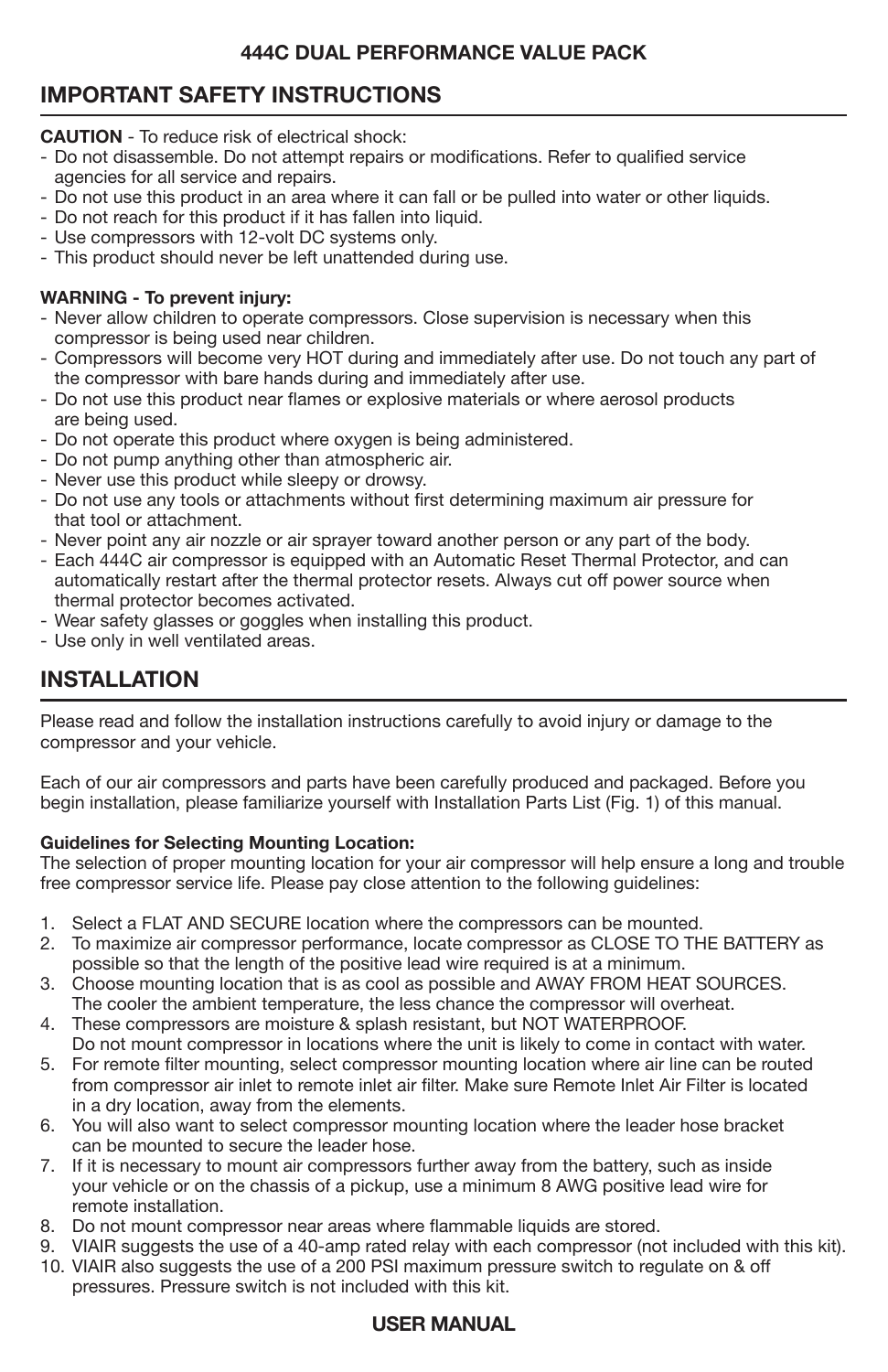# **MOUNTING AND WIRING**

- 1. Disconnect ground cable from vehicle's battery.
- 2. Temporarily position the air compressor in the location where it will be mounted.
- 3. Route ground wire to the negative post of the battery or to an appropriate grounding point and cut ground wire to length as needed.
- 4. Mount each air compressor with the four sets of bolts, nuts, washers, and locking washers provided. (See Fig. 2 for Mounting Instructions). Use of thread sealant is recommended.
- 5. NOTE: For Remote Inlet Air Filter Installation, refer to Remote Inlet Air Filter Installation Instructions included in the Remote Inlet Air Filter Pack.
- 6. Your air compressors come with heavy duty heat-resistant leader hose with 1/4" NPT fittings. This leader hose is designed to prolong the life of your air line. Do not remove the leader hoses from the air compressors.
- 7. IMPORTANT: Please note, the leader hose that comes with your compressor has a built-in inline check valve. Do Not remove inline check valve from leader hose.
- 8. Select proper location to mount leader hose with hose bracket provided. Avoid locations where leader hose may become tangled with wires and other hoses.
- 9. To mount hose bracket, drill hole with 3/16" drill bit and push self-anchoring hose bracket pin into hole. Route leader hose through hose bracket and secure hose by pressing bracket clamp into locked position.
- 10. To remove hose from the hose bracket, simply press down on the hose clamp release tab to release bracket clamp. (Fig. 3)
- 11. Connect compressor positive lead wire to one of the leads of your pressure switch.
- 12. Make sure that your compressor setup is properly fused. Both 444C compressors will pull 40 amps at peak draw.
- 13. Always locate fuse as close as possible to power source.
- 14. Before connecting to power source, re-check to make sure that all connections are made properly.
- 15. Connect and test compressor system by running the compressor for a short time to build up pressure in your air tank.
- 16. Once air pressure reaches preset cut out pressure of your pressure switch (pressure switch not included) the compressor will shut off. Inspect all air line connections for leaks with soap and water solution. If a leak is detected, the air line may not be cut squarely or pushed all the way in. Repair connections as needed.

# **(Fig. 1) 444C Compressor Installation Parts List:**

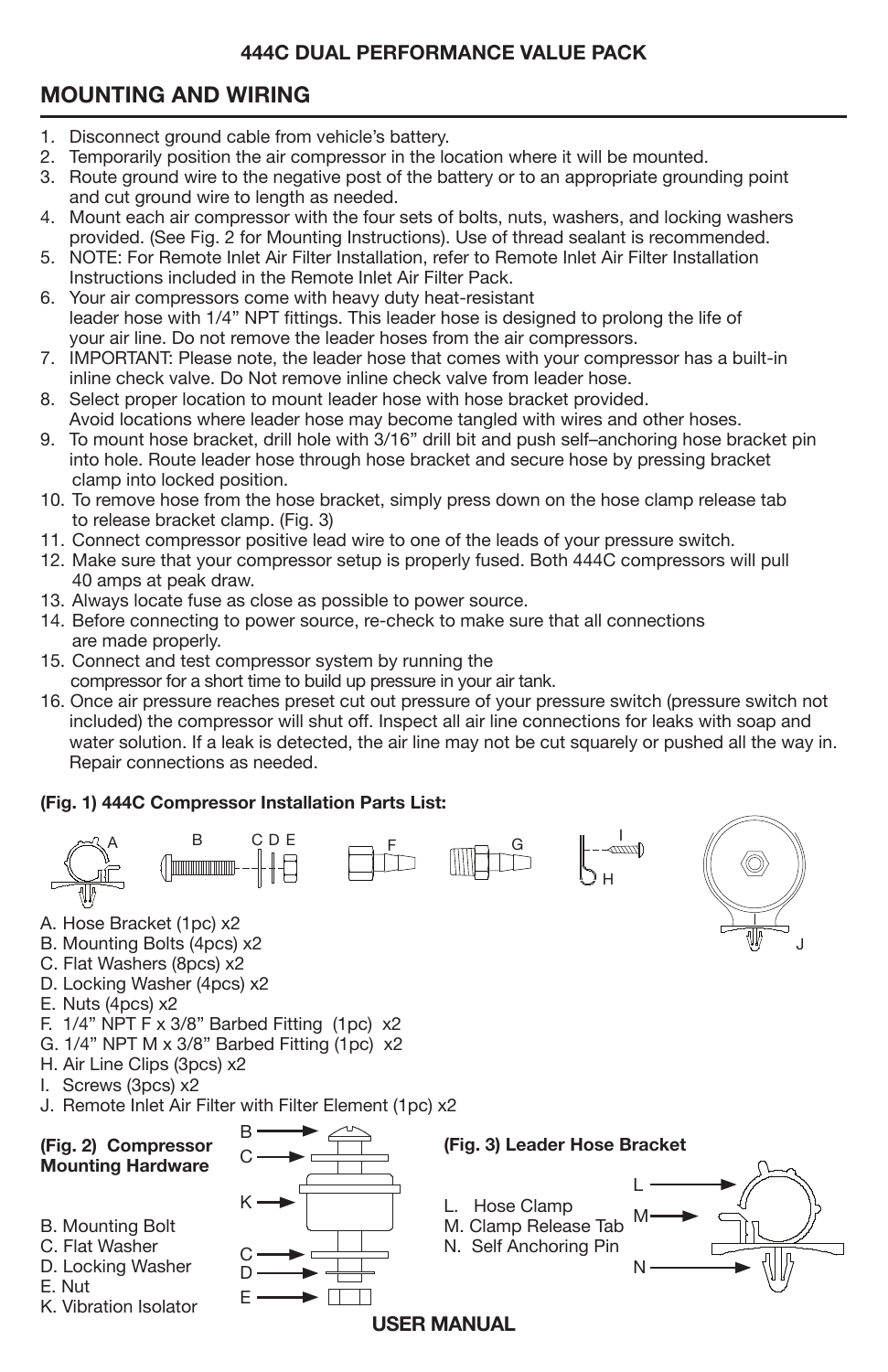# **OPERATING INSTRUCTIONS**

- j 1. IMPORTANT: Always operate the compressors at or below the MAXIMUM PRESSURE RATING of the compressor (200 PSI).
- 2. Always observe the MAXIMUM DUTY CYCLE of the air compressor. Refer to Compressor Applications and Specifications Sections of this manual for details. Operation exceeding maximum pressure ratings and/or duty cycle will result in damage to the air compressor.
- 3. Your air compressors are equipped with AUTOMATIC THERMAL OVERLOAD PROTECTORS. This feature is designed to protect the air compressor from overheating and causing permanent damage. The thermal overload protector will automatically cut power to your air compressor should the internal operating temperature of the air compressor rise above safe levels during excessive use.
- 4. Should at any time during use, your air compressors automatically shut off, do not attempt to restart them. Cut power to the air compressor. The automatic thermal overload protector will automatically reset when internal temperature of the air compressor drops below safe levels. After allowing air compressor to cool off for about 30 minutes, you can safely resume use of the air compressor.
- 5. To prevent discharge of your vehicle's battery, we recommend that you keep the vehicle's engine running while operating air compressors.
- 6. ONLY OPERATE AIR COMPRESSORS IN WELL-VENTILATED AREAS.
- 7. Compressor performance is enhanced when operating compressor with vehicle's engine running. 8. INSTALLATION TIP:

 Always plumb your system using a separate tank port for each compressor leader hose. This can improve flow performance.

# **MAINTENANCE & REPAIRS**

- 1. Periodically check all electrical, fittings connections. Clean and tighten as needed.
- 2. Periodically check all mounting screws. Tighten as needed.
- 3. Replace Air Filter Element periodically. Replacement frequency depends on operating frequency and operating environment. For frequent use in dusty environments, we recommend that you replace air filter element once a month.
- 4. Regularly clean dust and dirt from compressor cooling fins and motor housing.
- 5. Your air compressor is equipped with a permanently lubricated, maintenance-free motor. Never try to lubricate the compressor.
- 6. All repairs should be performed by Manufacturer or Manufacturer's Authorized Service Agencies only.

#### **CAUTION:**

Never touch the air compressor or fittings connected to the air compressor with bare hands during or immediately after use. The leader hose and fittings connected to leader hose will become very HOT during and after use. If necessary, wear heat resistant gloves to handle fittings, air line, and leader hose.

# **SPECIFICATIONS**

• Part No. 44432 / Part No. 44442 / 444C Dual Performance Pack

Motor Voltage: (12 Volts)<br>Combined Max. Current Consumption: (40 Amps) Combined Max. Current Consumption:<br>Motor Type: Horsepower: 1/4 Max. Working Pressure:  $\frac{200 \text{ P}}{200 \text{ P}}$ <br>
Max. Duty Cycle (@ 72°F & 100 PSI): 100% Max. Duty Cycle (@ 72°F & 100 PSI): 100%<br>Minutes On/Off (@ 72°F & 100 PSI): 1 Hour Run Time Minutes On/Off (@ 72°F & 100 PSI): 1 Ho<br>Max. Duty Cycle (@ 72°F & 200 PSI): 50% Max. Duty Cycle (@ 72°F & 200 PSI): 50%<br>Max. Restart Pressure: 1999 PSI Max. Restart Pressure: 200 P<br>Max. Ambient Temperature: 158°F Max. Ambient Temperature:  $158^{\circ}F$ <br>Min. Ambient Temperature:  $40^{\circ}F$ Min. Ambient Temperature: -40°F Auto. Reset Thermal Protection:

Permanent Magnetic<br>1/4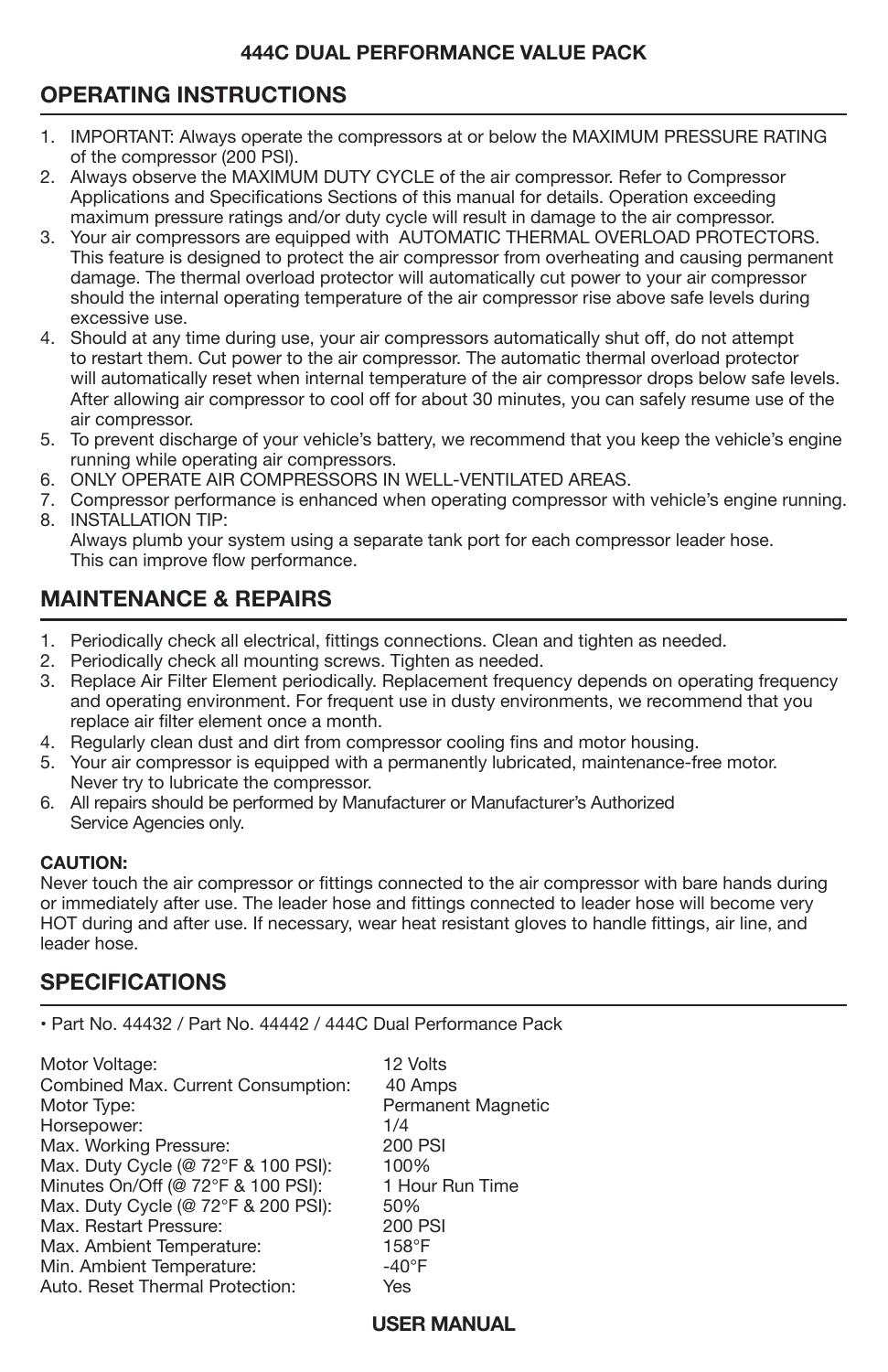## **COMPRESSOR APPLICATION GUIDE**

To ensure that you get the highest level of satisfaction from your compressor's performance, refer to information below:

| VIAIR COMPRESSOR REFERENCE CHART |                    |                              |  |  |
|----------------------------------|--------------------|------------------------------|--|--|
| COMPRESSOR SERIES                | DUTY CYCLE         | <b>MAX. WORKING PRESSURE</b> |  |  |
|                                  | $(100$ PSI @ 72°F) |                              |  |  |
| 090 SERIES                       | 9%                 | <b>120 PSI</b>               |  |  |
| 092 SERIES                       | 9%                 | 120 PSI                      |  |  |
| 095 SERIES                       | 9%                 | <b>120 PSI</b>               |  |  |
| 097 SERIES                       | 10%                | 130 PSI                      |  |  |
| 098 SERIES                       | 10%                | 130 PSI                      |  |  |
| 100 SERIES                       | 15%                | <b>130 PSI</b>               |  |  |
| 250 IG SERIES                    | 100%               | <b>150 PSI</b>               |  |  |
| 275 SERIES                       | 25%                | <b>150 PSI</b>               |  |  |
| 280 SERIES                       | 30%                | <b>150 PSI</b>               |  |  |
| 325 SERIES                       | 33%                | <b>150 PSI</b>               |  |  |
| 330 IG SERIES                    | 100%               | 150 PSI                      |  |  |
| 350 SERIES                       | 100%               | <b>150 PSI</b>               |  |  |
| 380 SERIES                       | 100%               | 200 PSI                      |  |  |
|                                  | *55%               |                              |  |  |
| 400 SERIES                       | 33%                | <b>150 PSI</b>               |  |  |
| 420 SERIES                       | 33%                | <b>150 PSI</b>               |  |  |
| 444 SERIES                       | 100%               | 200 PSI                      |  |  |
|                                  | *50%               |                              |  |  |
| 450 SERIES                       | 100%               | <b>150 PSI</b>               |  |  |
| 450 IG SERIES                    | 100%               | <b>150 PSI</b>               |  |  |
| 460 SERIES                       | 100%               | 150 PSI                      |  |  |
| 480 SERIES                       | 100%               | 200 PSI                      |  |  |
|                                  | *50%               |                              |  |  |
|                                  |                    |                              |  |  |

*\*Duty Cycle at 200 PSI and 72°F.*

#### **ABOUT COMPRESSOR DUTY CYCLE:**

Duty cycle refers to the amount of time a compressor can be
operated in a given time period at 100 PSI, and a standard ambient temperature of 72° F. It is commonly expressed in percentage format: Compressor on time  $\div$  (on time  $+$  off time) = Duty Cycle %.

| <b>MINUTES ON /</b>      |
|--------------------------|
| <b>MINUTES OFF</b>       |
| 5 Min. On / 55 Min. Off  |
| 6 Min. On / 54 Min. Off  |
| 9 Min. On / 51 Min. Off  |
| 12 Min. On / 48 Min. Off |
| 15 Min. On / 45 Min. Off |
| 18 Min. On / 42 Min. Off |
| 20 Min. On / 40 Min. Off |
| 30 Min. On / 30 Min. Off |
| 1 Hour Run Time          |
|                          |

**NOTE:** All compressors, regardless of rated duty cycle, require sufficient rest time in between cycles to allow for partial or complete heat dissipation. Heat dissipation rates may vary depending on ambient temperatures and operating conditions.

#### **ABOUT RATED WORKING PRESSURE:**

To ensure trouble free service life of your compressor, always operate compressor within rated working pressure of the compressor. Never use a pressure switch with a higher cut-off pressure than compressor's rated working pressure.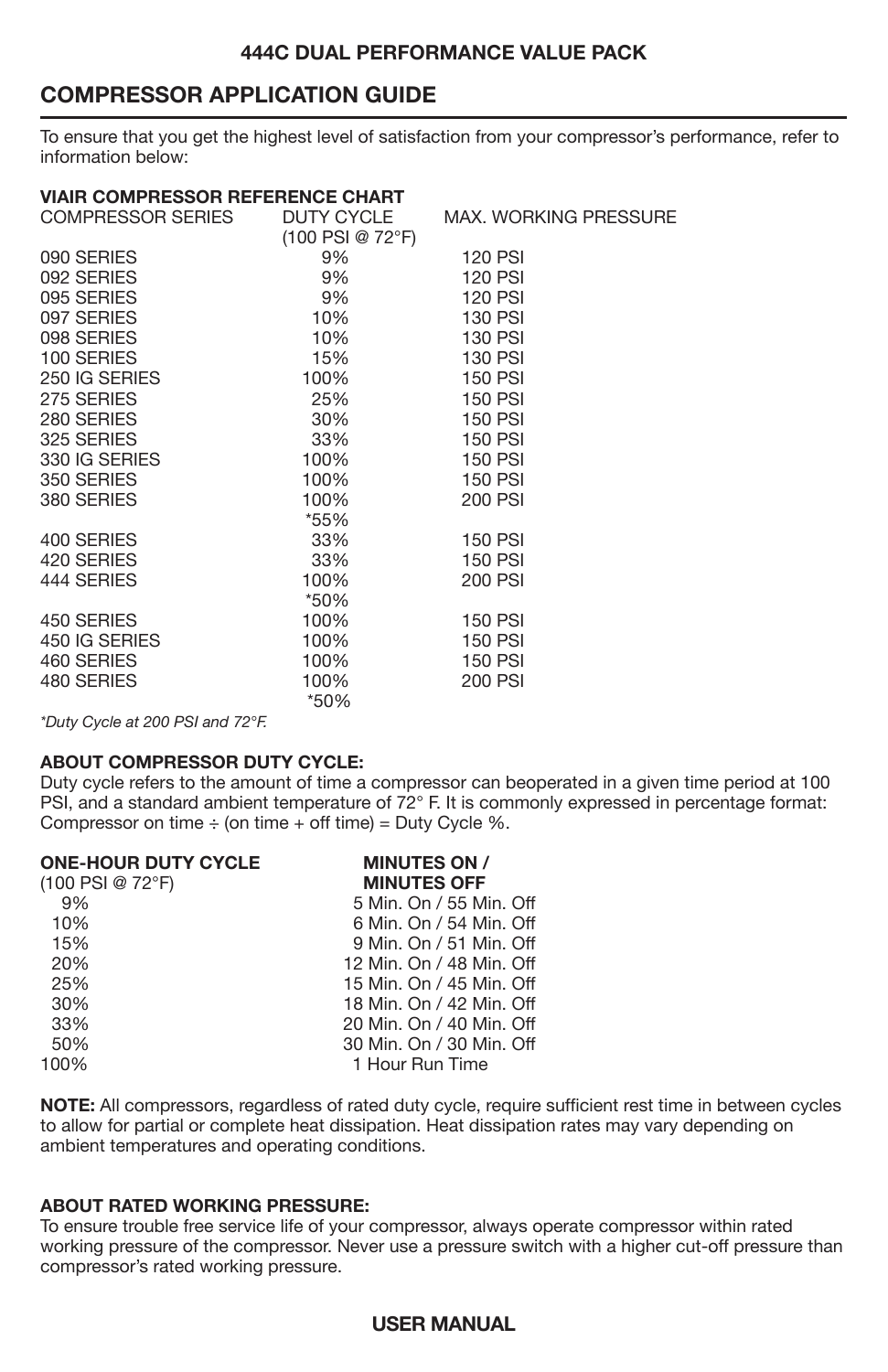# **TROUBLESHOOTING GUIDE:**

| PROBLEM:                                                                         | POSSIBLE CAUSE(S)                                                                                                      | <b>CORRECTIVE ACTION</b>                                                                                                                                                                                                                                                                                       |
|----------------------------------------------------------------------------------|------------------------------------------------------------------------------------------------------------------------|----------------------------------------------------------------------------------------------------------------------------------------------------------------------------------------------------------------------------------------------------------------------------------------------------------------|
| Tank pressure drops when<br>compressor(s) shut off                               | 1. Loose drain cock<br>2. Check valve leaking<br>3. Loose connections                                                  | 1. Tighten drain cock<br>2. Replace check valve or<br>compressor(s)<br>3. Check all connections with<br>soap and water solution<br>and tighten                                                                                                                                                                 |
| Compressor runs<br>continuously and air flow<br>lower than normal                | 1. Excessive air usage<br>2. Loose connections<br>3. Worn piston ring or inlet valve.<br>4. Clogged air filter element | 1. Decrease air usage<br>2. Check all connections with<br>soap and water solution<br>and tighten.<br>3. Repair or replace compressor<br>4. Replace air filter element                                                                                                                                          |
| Compressor runs<br>continuously causing<br>safety valve (if equipped)<br>to open | 1. Bad pressure switch<br>2. Defective safety valve                                                                    | 1. Replace pressure switch<br>2. Replace safety valve                                                                                                                                                                                                                                                          |
| Excessive moisture in<br>discharge                                               | 1. Excessive water in air tank<br>2. High humidity                                                                     | 1. Drain tank, tilt tank to drain.<br>Drain tank more frequently<br>2. Move compressor to area<br>with less humidity, or use air<br>line filter.                                                                                                                                                               |
| Compressor will not run                                                          | 1. No power, or power switch<br>in OFF position<br>2. Blown fuse<br>3. Motor overheats<br>4. Faulty pressure switch.   | 1. Make sure compressor<br>switch is ON<br>2. Disconnect compressors<br>from power source, replace<br>fuse. (Refer to Specifications<br>section for correct<br>fuse amperage.)<br>3. Let compressors cool off for<br>about 30 Minutes to allow<br>thermal overload switch reset.<br>4. Replace pressure switch |
| Thermal overload<br>protector cuts<br>out repeatedly                             | 1. Lack of proper ventilation or<br>ambient temperature too high<br>2. Compressor valves failed                        | 1. Move compressor to well<br>ventilated area, or area with<br>lower ambient temperature<br>2. Repair or replace compressor                                                                                                                                                                                    |
| Excessive knocking<br>or rattling                                                | 1. Loose mounting bolts<br>2. Worn bearing on eccentric or<br>motor shaft<br>3. Cylinder or piston ring is worn        | 1. Tighten mounting bolts<br>2. Repair or replace compressor<br>3. Repair or replace compressor                                                                                                                                                                                                                |

#### **CAUTION: NEVER DISASSEMBLE COMPRESSOR WHILE COMPRESSOR IS PRESSURIZED.**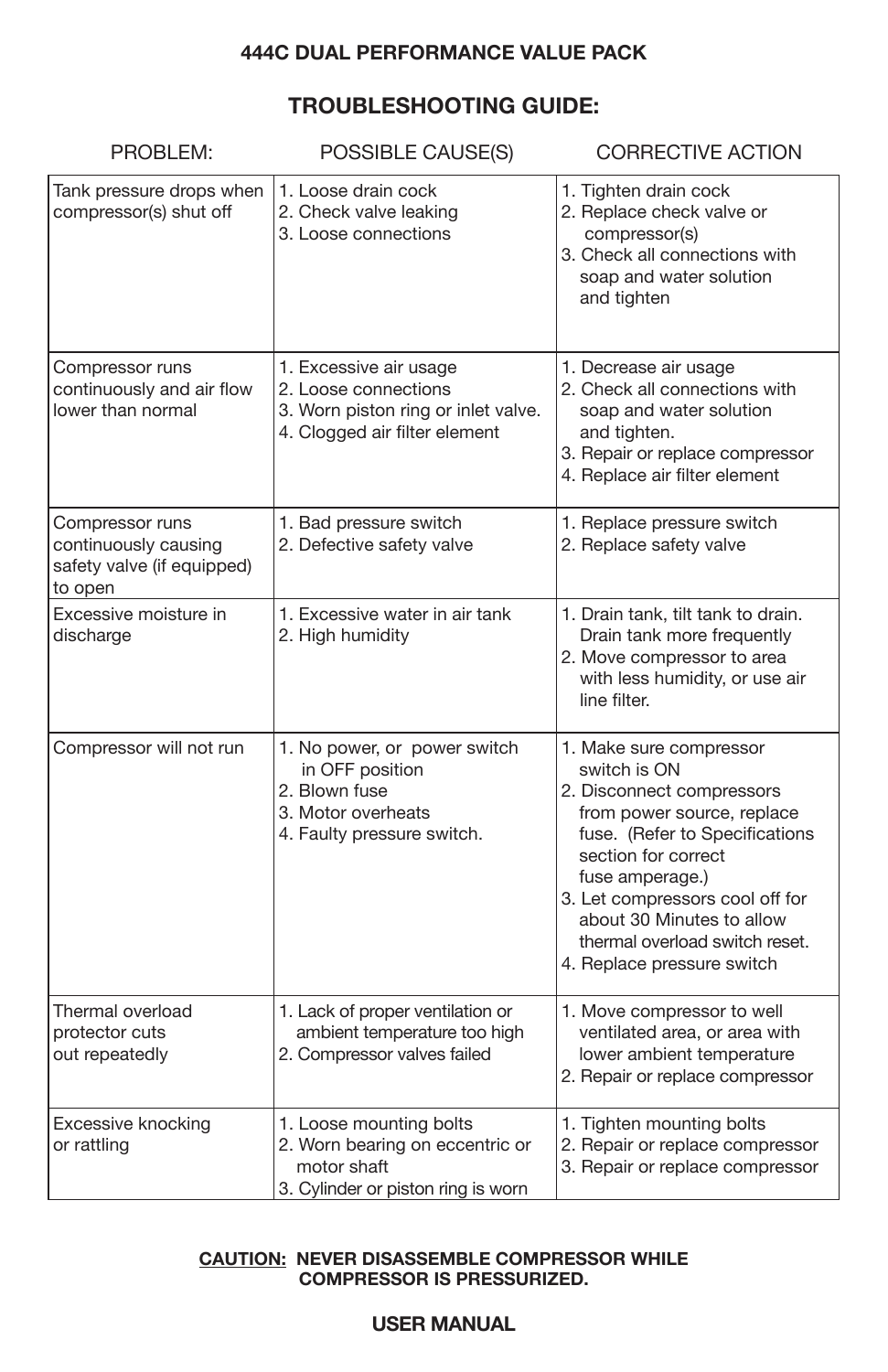**Wiring Diagram:** *(Relays, Pressure Switch & Fuse Not Included)*